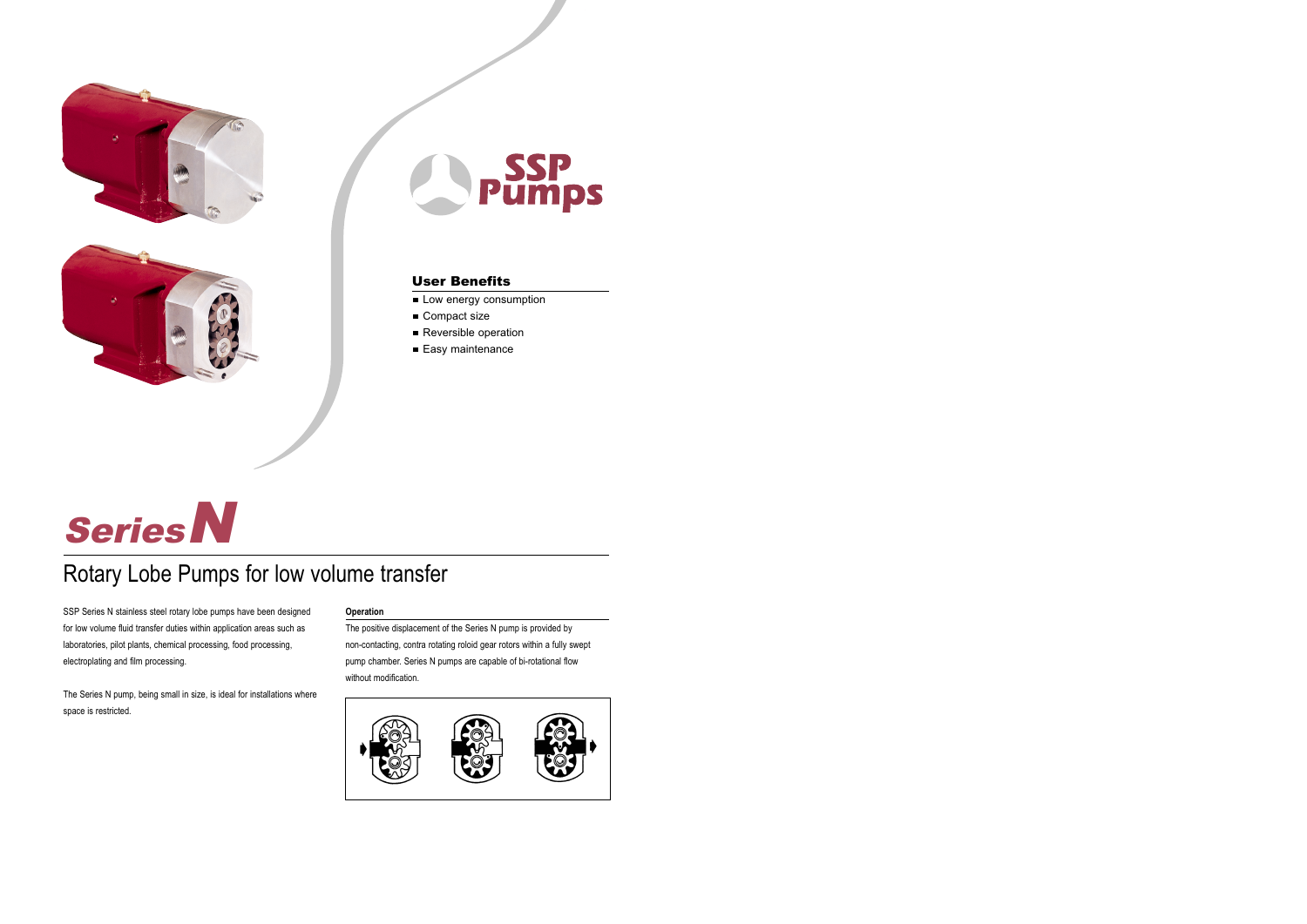#### **Performance**

The Series N pump range has two pump head displacements, 2.05 litres/100 rev and 3.86 litres/100 rev.

- Flow rates up to 2300 l/h
- Differential pressures up to 7 bar
- Port sizes from  $1/4$  in (6 mm) to 1 in (25 mm) diameter

## **Basic Design**

**Pumphead** - The Series N pump is fitted with roloid gear rotors keyed to the shafts and held by retention discs enabling bi-directional pumping. In standard specification the rotors are manufactured from 316 type stainless steel, PTFE impregnated for low friction flow. The rotors are suitable for operation at temperatures up to 100°C. All other metallic pumped media components are manufactured from 316 type stainless steel.

*Shafts* - Manufactured from 316 type stainless steel.

*Gearbox* - The Series N pump has a robust cast iron gearbox, which provides maximum shaft rigidity.

## **Specification Options**



#### **Pump overload protection**

- Screwed male adaptors to all major standards including BSP, DIN11851, IAMD/3A, ISS/IDF, RJT, SMS, Tri-clamp and more.
- Flanged male adaptors to all major standards including ASA/ANSI150, BS4504/DIN2533, BS10E and more.

For essential overload protection to protect pump, drive unit and also limit pressure build up within associated process equipment. *Pressure relief valve* - supplied as an integral part of the pump and not requiring any external pipework. The design is such that the valve mechanism is isolated from the pumped media.



#### **Heating / Cooling device**

Jacket for rotorcase cover for heating the pumphead so as to maintain the pumped media viscosity and reduce risk of any crystallisation/ solidification. This may also be used for cooling purposes when required.

#### **Connections**

Serres

The Series N pump has screwed female BSPT or NPT inlet and outlet connections with the option on model N1-000L-H07 only, of 1 in (25 mm) male screwed adaptors.

Comprehensive choice covering

## **Pumped media seals**

Either single mechanical seals or packed glands may be fitted. Mechanical seals are available with carbon and stainless steel materials with the alternative of hard faced seal materials such as tungsten carbide or silicon carbide where application demands. Packed glands offer a simple, low cost, and easy to maintain controlled leakage sealing arrangement.

Pumped media wetted elastomers are EPDM, NBR, FPM all FDA conforming or PTFE for chemical applications.



# **Stainless steel roloid gear rotors**

For applications where the use of PTFE is prohibited the roloid gear rotors can be supplied in 316 type stainless steel without PTFE impregnation.

## **Motorised pump units**

Pumps may be supplied fully motorised with fixed or variable speed drives including appropriate control systems if required, mounted on either mild or stainless steel baseplates. In addition to electric motor drives, hydraulic or pneumatic, powered prime movers can be fitted.



| <b>Pump Model</b>          | <b>Size</b>       | Inlet and Outlet Connections<br><b>Size</b>               | <b>Displacement</b> | <b>Differential</b><br><b>Pressure</b> | <b>Maximum</b><br><b>Speed</b> | Weight<br><b>Bare Shaft</b><br><b>Pump</b> |  |  |
|----------------------------|-------------------|-----------------------------------------------------------|---------------------|----------------------------------------|--------------------------------|--------------------------------------------|--|--|
|                            | <b>in</b>         | (International Standards) (International Standards)<br>mm | litres/100 rev      | bar                                    | rev/min                        | kg                                         |  |  |
| N1-000S-H07<br>N1-000L-H07 | 1/4<br>$1/2$ or 1 | 6<br>12 or 25                                             | 2.05<br>3.86        |                                        | 1000<br>1000                   | 10<br>10                                   |  |  |